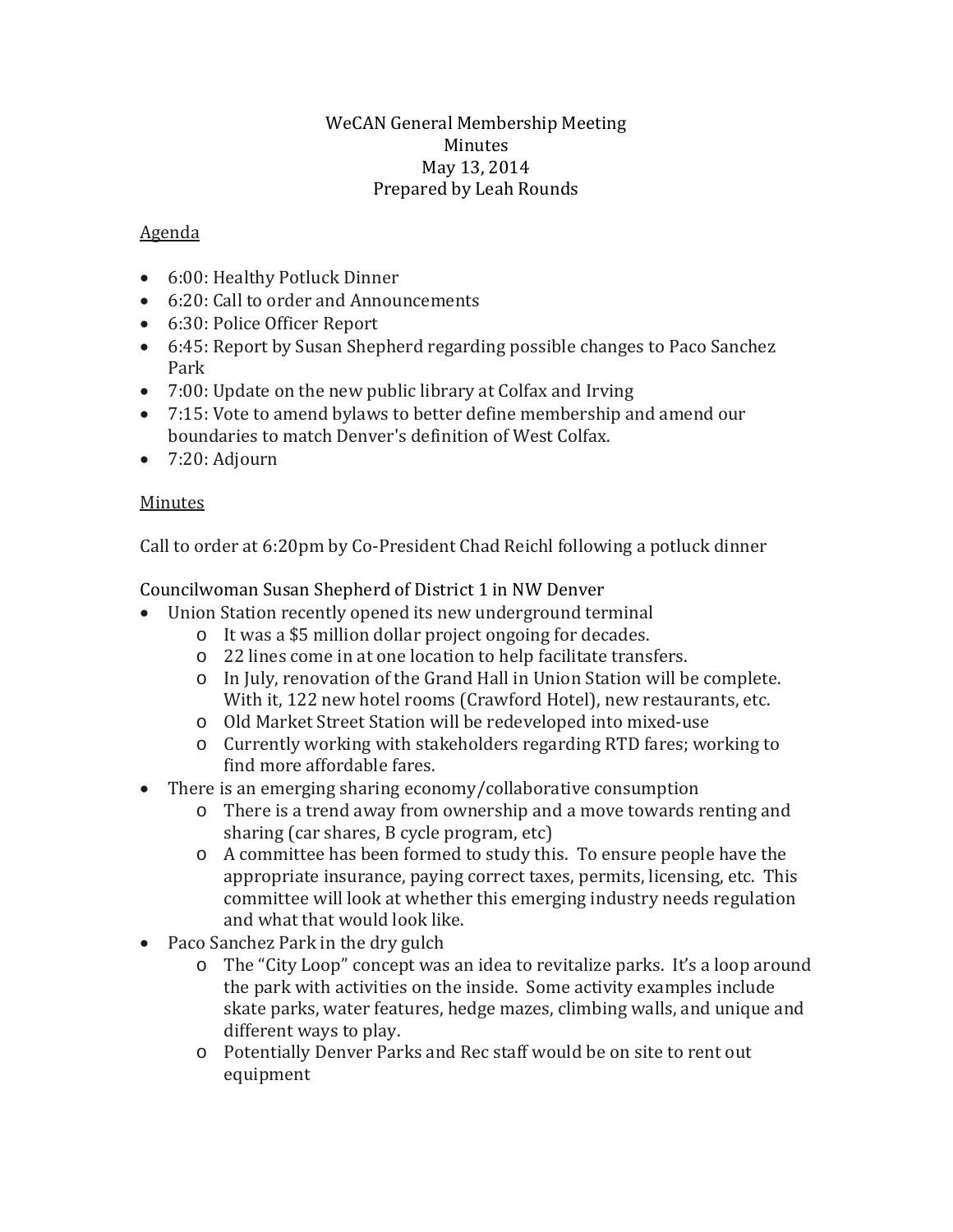- o City Park rejected this plan because it didn't fit with the use, history, and needs of that park
- o Parks on the West side of Denver have been underutilized
- o Working with Paul Lopez on this project, designing something appropriate for this neighborhood (with many low-income and multigenerational families)
- o Request from Susan asking for neighborhood groups to write letters to council in support of bringing this concept to Paco Sanchez Park.
- o Questions/Comments/Discussion
	- Why Paco Sanchez? This is a lower income area that hasn't seen an investment in its parks. These revitalized parks would be giving more access to play and outdoor activities. It is near transit. This particular park is in need of a face-lift
	- General consensus from membership that this would be a good thing for the West Colfax neighborhood and is well suited for this type of park
	- Currently the park is in the concept phase
	- **EXECTE:** Letters can be sent to Lauri Dennmiller at Denver Parks and Rec, please cc Susan on them
- o Motion made and seconded for WeCAN to write a letter in support of bringing the "city Loop" concept to Paco Sanchez Park, all voted in favor

# Announcements

- FREE Composting Class: Wed May 14<sup>th</sup> at the West Colfax Community Urban Garden - 6pm. At Nettie Moore Park, 12th and Utica
- West Colfax Clean-up Day: May  $17<sup>th</sup>$ , 2014 9am-12:30. Meet at Confluence, join your neighbors in cleaning up trash and graffiti throughout the neighborhood and finish with a community lunch back at Confluence. Partnering with ECM and others. 70+ volunteers expected for the day
- WeCAN's Board Meeting: Will be on May 25 at 6pm downstairs, all are invited to attend. Will be losing 2 board members soon and looking for new people to serve on the board
- WeCAN's next General Meeting: will be on Tuesday, June 10, at 6:00 pm. We are looking to have a representative from Denver neighborhood inspections talk about building and zoning code violations, and a guest from Sun Share Solar to talk about a new Solar Garden in Denver. There will be a solar power and energy efficiency open house on Sat. June 28<sup>th</sup> 2-5pm at Confluence

Save the Dates

• Annual WeCAN Garage Sale to benefit Confluence's computer lab, is on June 7<sup>th</sup>, 2014, in the SE corner parking lot at Colfax and Vrain– We're still looking for donations, contact Barbara Baker if you have donations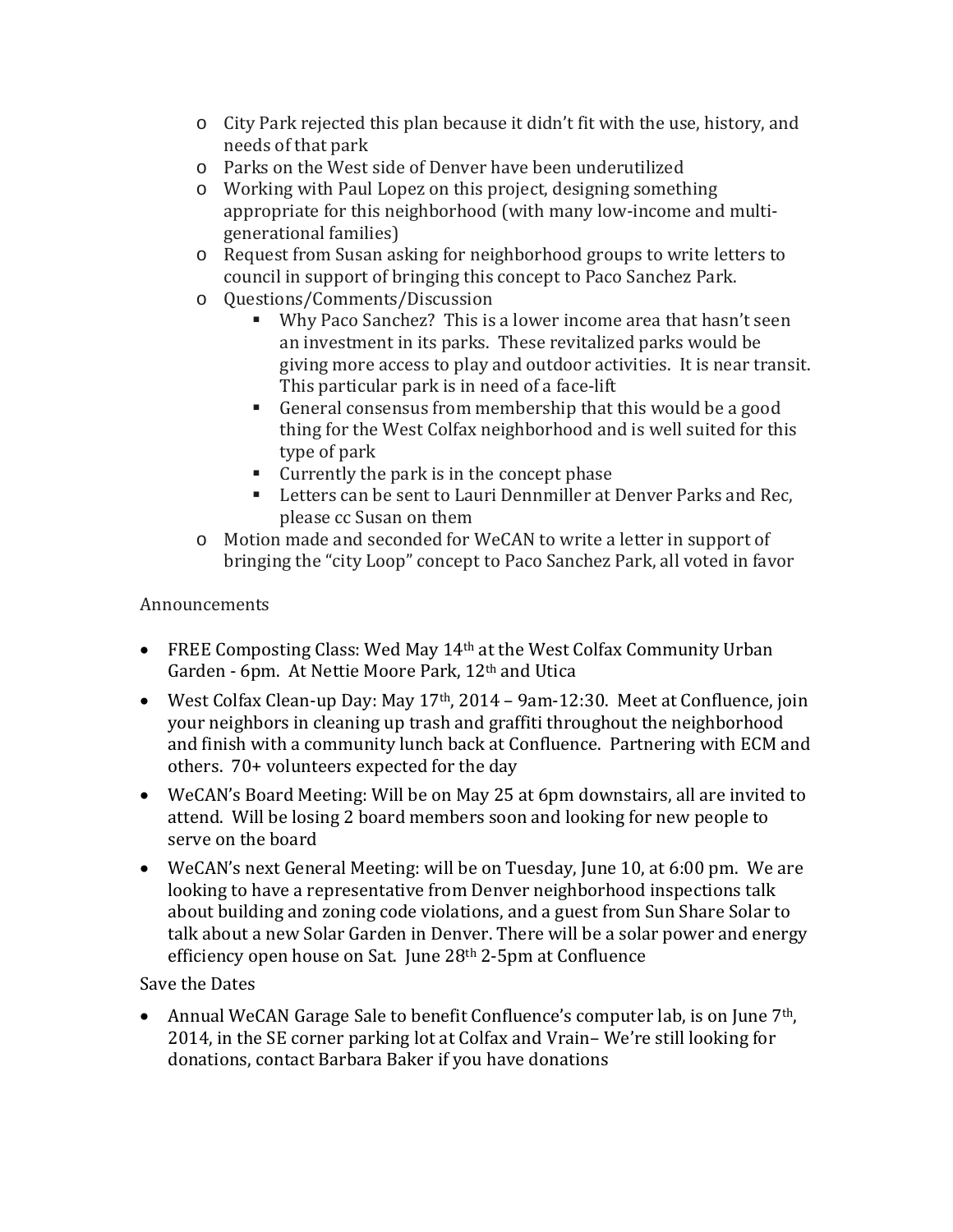- Pool party fundraiser for the new library on June  $14<sup>th</sup>$  from 11am-2pm at a neighbor's pool. Tickets are \$25/individual, \$35/couple, and \$45/family – that includes a donation to the library, food, drinks, alcohol, and swimming. There will also be a silent auction at the party; still looking for donated items to the silent auction
- Free Family Film + Entertainment sponsored by EFG and Alamo Drafthouse June 21st at Sloans Lake Park
- West Colfax Neighborhood Festival Sat Aug 9 11am-4pm. Will be at Paco Sanchez Park. Put on by Jude from Confluence Ministries; but partnering with many community organizations

Brenda from the Denver Public Library with an update on the new public library at Colfax and Irving

- New library on track to open Fall 2014
- July will be a hard-hat celebration, where the public is invited to see the bare bones of the new building
- There will be a sneak peak a few weeks before opening. This will be a ticketed event and WeCAN will be given some tickets to give away
- Two stories  $-2<sup>nd</sup>$  floor will have an outdoor reading area, area to display artwork, and a technology center. 1st floor will show a wonder wall (showing off the sustainability practices the library uses), children's area, and community rooms
- WeCAN has pledged \$5,000 for a study room, and this will ensure that the library stays on the cutting edge of technology, resources, etc. Private funds, grants, individuals, and the DPL Friends Foundation will all help contribute. All money raised in West Colfax will stay in the neighborhood for this library
- Pavers can be purchased to help fund the library endowment fund as well (brochures made available). \$100 for an individual, \$500 for a family, and \$1500 for a corporate paver

Pilar, branch manager of this new Denver Public Library branch

- Programming will be available at the new library, from guest speakers, authors, specialists, to more practical programming like computer skills and personal finance. Story times for children in multiple languages. A recording studio geared towards teens with instruments available
- This will be a beautiful new building with a upstairs outdoor reading room, and all are excited to get into the new building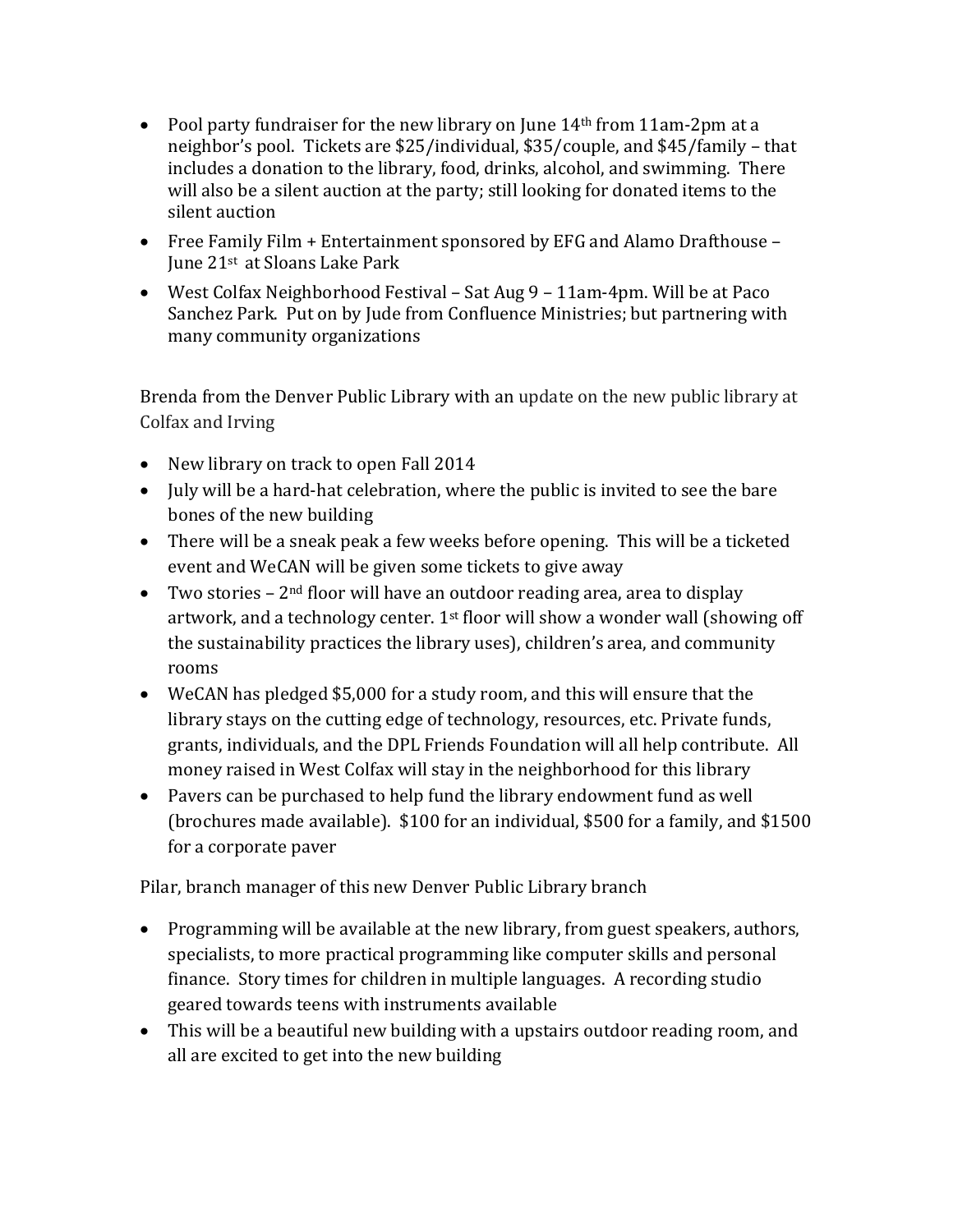Angela from Extreme Community Makeover (ECM)

- Partnering with WeCAN and others on the May  $17<sup>th</sup>$  clean-up day
- ECM volunteers will be in the neighborhood every Tuesday and Thursday in June and July to help neighbors with exterior home projects. Please tell neighbors that might need this type of help. Brochures available

## Amendments to the Bylaws

- There is a motion from the board to amend Article 1 Section 2 of the bylaws to amend boundaries of WeCAN to include the entire neighborhood as defined by the City of Denver: Currently WeCAN's northern boundary stops at 17th ave. although the City's definition of West Colfax extends to 19th ave. A few residents from that district have wondered why they were not included in WeCAN since they are technically in the "West Colfax Neighborhood." We need a vote of the general membership " to expand the boundary to 19th Ave. between Meade and Federal to encompass Lake Middle school and the remainder of the citydesignated West Colfax Neighborhood to the East.
	- o Discussion regarding these changes
		- Newsletter distribution to this area has already happened and this information will go up on the website
		- Is that area not part of Sloan's Lake Citizen Group (SLCG)? It is, and technically WeCAN is also a part of SLCG. SLCG covers a very large area and WeCAN covers part of this area. Residents can belong to both
	- o Motion to make these changes was seconded and all voted in favor
- There is a motion from the board to amend Article 5 section 1.1, 1.4 and (adding 1.6) to include the following language:

1.1 Membership is Free to all residents who live, own property, or work in the West Colfax neighborhood

1.4 When signed up you are active for 3 years, and can reset membership by signing into a meeting, opening an email blast, or contacting/being contacted by a board member

- 1.6 A member can resign from the organization at any time
- o Discussion regarding these changes Was these a previous \$10 fee to join WeCAN? No, WeCAN has never charged for membership
- o Motion to make these changes was seconded and all voted in favor

## Additional Announcements

- If you have garage sale donations please talk to Barb or Bill
- Bill will be collecting scrap metal on clean-up day
- There is a need for a newsletter carrier. WeCAN delivers 2,200 newsletters every month